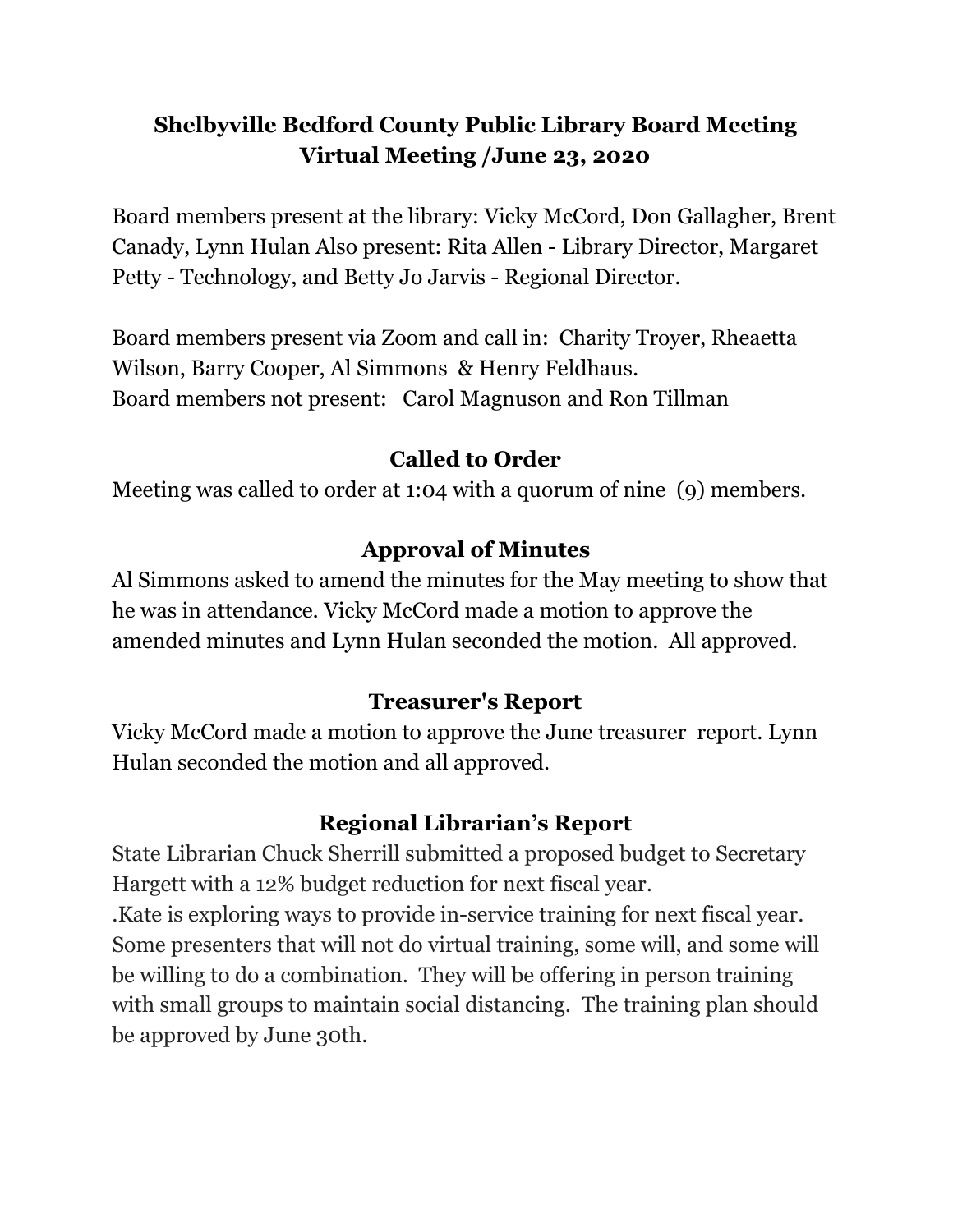Regional staff continue to rotate in the building to maintain social distancing as much as possible. State allocations for Bedford County for FY 20-21 is \$9,718.66

#### **Old Business**

Phase 2 reopening has been modified. They are extending the curbside pick up from 3 days per week to 5 days per week. (Mon-Fri). With the cases of corona-19 continuing to rise the staff did not feel comfortable opening the library further. Board agreed.

### **New Business**

Brent Canady made a motion via email on June 19th to fund an additional amount of \$530 from non-appropriated funds to add to the board's donated amount of \$220 for Rita's retirement gift. Rheatta Wilson seconded the motion. Five board members responded in agreement.

### **Friends of the Library**

Lynne Tolley will not be able to return this October for the luncheon. Dr. June Hall McCash, Professor of History at MTSU, will be the speaker for the luncheon on October 13th. The next meeting will be in Aug. The board will need to find a board member willing to attend the FOL meetings.

#### **Personnel**

Vicky McCord will follow up with recommendations for the board vacancy (City representative) . Amy Mitchell's name was added to the list. Carol Magnuson will be asked to replace Rheaetta Wilson as Board Treasurer. Interviews have been conducted for the position of Director and Vicky is in the process of obtaining credentials.

## **Community**

The City has approved \$149,829 for our budget which is the same amount as last year.